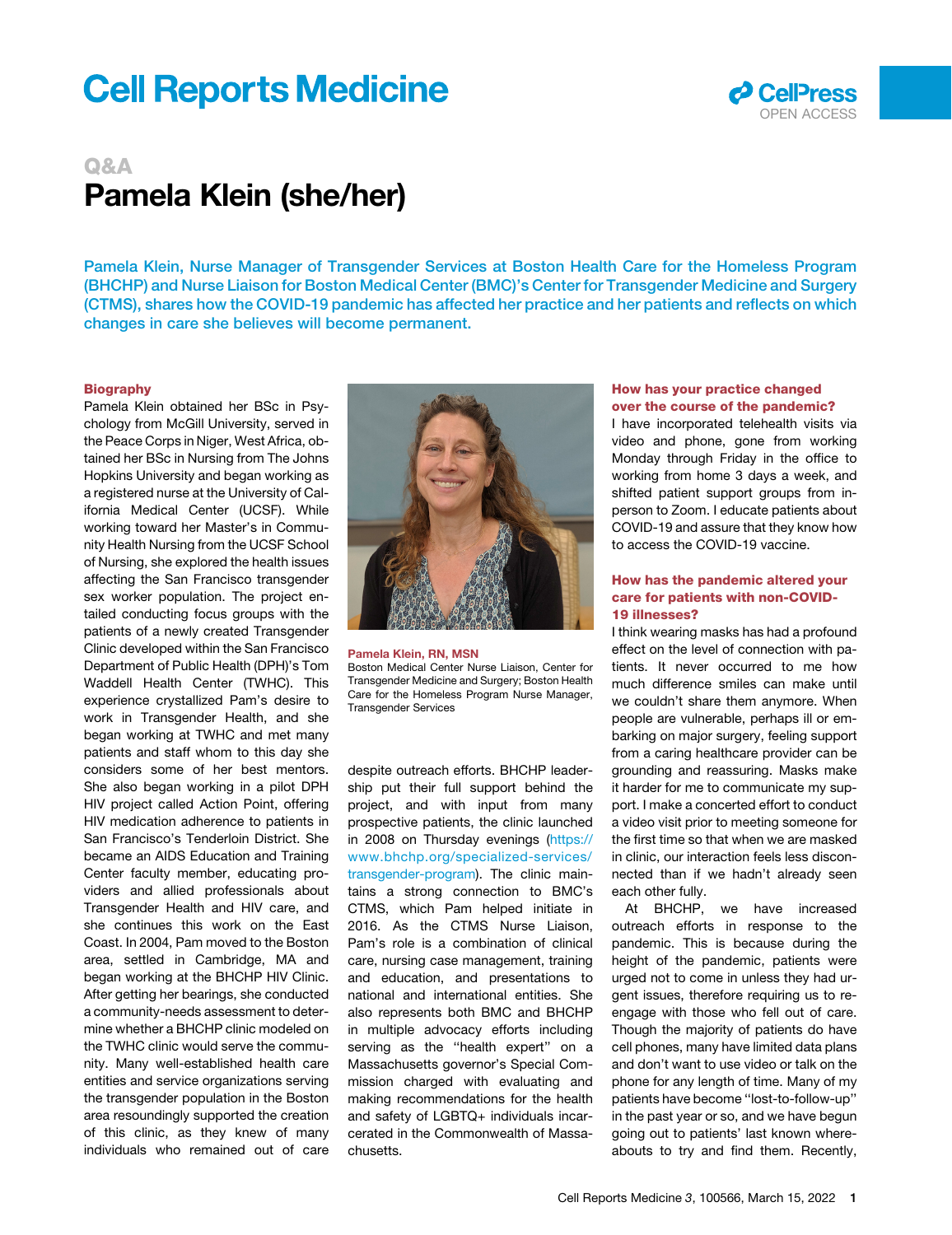

# **Cell Reports Medicine** OPEN ACCESS **Q&A**

we partnered with BMC's Addiction Medicine team to begin a pilot outreach program to the ''Mass and Cass'' area in Boston—an area known for its tent encampments that during the pandemic has experienced a sharp rise in the number of people living outdoors with extreme health risks ([https://www.patriotledger.](https://www.patriotledger.com/story/news/2022/01/04/mass-and-cass-most-visible-example-statewide-homelessness-problem/9082024002/) [com/story/news/2022/01/04/mass-and](https://www.patriotledger.com/story/news/2022/01/04/mass-and-cass-most-visible-example-statewide-homelessness-problem/9082024002/)[cass-most-visible-example-statewide](https://www.patriotledger.com/story/news/2022/01/04/mass-and-cass-most-visible-example-statewide-homelessness-problem/9082024002/)[homelessness-problem/9082024002/\)](https://www.patriotledger.com/story/news/2022/01/04/mass-and-cass-most-visible-example-statewide-homelessness-problem/9082024002/). I accompanied this outreach team recently to locate transgender-identified people and try to link them to care. We found a patient I feared had died. She and I shared a long hug, which though once a commonplace occurrence, felt like a special event given how relatively little direct patient contact I have had since the pandemic arose. We chatted outside her tent and made a plan for her to come in the following Tuesday to meet the case manager and work on housing. She also planned to meet with me to start receiving injectable estrogen in the clinic. There were notices posted on all the tents indicating that the city would dismantle them in a few days, but my patient was hopeful that she would get a spot in a hotel provided by Boston's Homeless Services Program. Unfortunately, she didn't show up on Tuesday, and her phone number was no longer active. The city has removed the tents from the area, and we once again have no idea where she is. She is just one example of an alreadymarginalized patient who became lost to care due to COVID-19. Before the pandemic, there were patients who were difficult to help, but now it has become almost impossible to help them. COVID-19 didn't create health care disparities it simply made them more evident.

Another BHCHP outreach effort involved a collaboration with the Transgender Emergency Fund ([https://](https://transemergencyfund.org) [transemergencyfund.org\)](https://transemergencyfund.org), which received a grant to provide fresh fruits and vegetables via Hello Fresh to housed transgender individuals whom COVID impacted. Many of our patients work ''under the table'' or ''at will'' at restaurants and hotels. They were laid off during the pandemic and very much appreciated this help. It was gratifying to deliver these boxes to patients, connecting over leafy greens on the sidewalk in front of their homes.

## What is an example of a positive change in your practice that has come from the pandemic?

Telehealth has been a huge change in care, though the benefit has largely been afforded to those privileged enough to take advantage of it and has been much less impactful for those with little means. For example, at BMC, telehealth has been almost universally positive for the patients I work with, and not only because of the opportunity to see each other's full faces. The individuals who are pursuing gender-affirming surgery at BMC often live well outside the Boston area. They have welcomed the opportunity to have a requisite nurse assessment over video without having to come to the clinic. This contrasts with the situation for many of my BHCHP patients who have limited data plans or may not have phones at all. BHCHP has enabled patients to come to the clinic and use BHCHP tablets to engage in telehealth visits, but the patient must come to the clinic to do so and sit in a clinic waiting room. This obviates much of the benefit of telehealth for them, though waiting rooms are being maintained at lower capacity to reduce exposure risk there, and the protocol lowers the risk of exposure to the provider.

The benefits and drawbacks of video communication have played out differently with respect to our support groups. At BHCHP, we offer a weekly support group in English and a biweekly one in Spanish, and both have transitioned to Zoom due to the pandemic. We have patients who have attended groups regularly for years, and the groups have become a sort of chosen family for them. Switching to Zoom presented challenges but also opportunities. The change was problematic for some patients who don't have either the technological know-how, the desire, or the resources to participate. But for those with mobility issues and/or transportation issues (cost and/or fear of traveling at night), the online forum was a welcome alternative. One patient, a transgender woman in her 70s, had never used Zoom before. It took three home visits to help her load and use the app, but she has been there every week since. We recently resumed in-person English language groups twice a month, and this seemed to be a good balance—our older patient referenced above would come to both the in-person and online forums, but many attend only one or the other. Sadly, because of the recent upsurge in Omicron, we have gone back to 100% online groups again for the foreseeable future.

At BMC, I host a monthly group for patients who either are post-gender confirmation surgery or plan to have this surgery within the coming year. It's a great forum for patients to ask questions, share their experiences, and make connections. There are actually very few patients who express the desire to return to support group in person. Perhaps because this is more of an information-sharing group and is only monthly, people seem happy to join online. And as mentioned above, we have patients who live many hours' drive from Boston who were never able to attend in-person but can do so now.

#### What is an example of an adverse change in your practice that has come from the pandemic?

Patients come from all over New England and beyond to have gender-affirming surgery at BMC. In normal circumstances, they come the day of surgery to check in, but due to the pandemic, all BMC surgical patients must present two days prior to surgery for a COVID-19 test. For some, the testing requirement is at worst a glitch in their plans. If they come from far away, they may decide to spend the night prior to surgery in a Boston hotel. For patients with limited resources, the need to come to Boston for a test and then return the day of surgery can present a real hardship, especially if they live far away. Paying to stay in Boston for a night is expensive, and even with a BMC discount at a couple of area hotels, the cost can be prohibitive.

Another adverse change directly because of the pandemic is that we are currently in a phase of postponing all non-emergent surgeries at BMC due to the hospital being stretched to over-capacity and due to staffing shortages. This occurred once already from March 2020 to July 2020 and, at that time, was incredibly anxiety-producing and very disruptive. It feels now that patients are generally less surprised and less unnerved than they were in 2020, but it's still a hardship and a worry for people. So